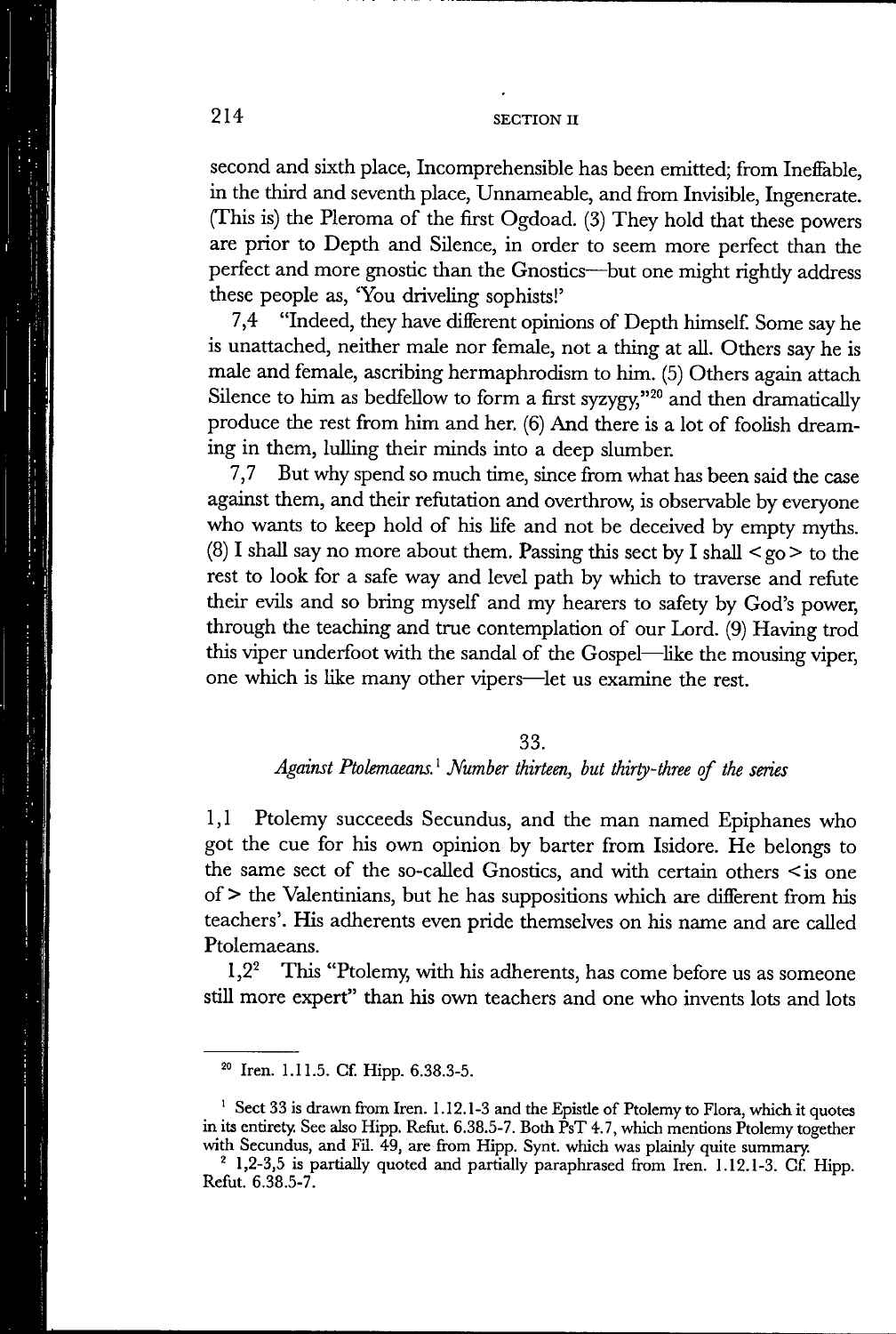of a sort of addition to their teaching. (3) "He invented two consorts for the god they call Depth and bestowed them on him; and these he also called 'dispositions,<sup>3</sup> Conception' (*évvoua*) and Will." (4) Conception had always coexisted with him, continually conceiving of the emission of something, but Will arose in him later. "For he first conceived of emitting < something>," Ptolemy says, "and then he willed to. (5) Thus when Conception and Will, these two dispositions or faculties"—in turn he calls them faculties—"had been mixed together as it were, the emission as a pair of Only-Begotten and Truth took place. (6) These came forth as types and visible images of the Father's two invisible dispositions; Mind of Will, and Truth of Conception. And thus the male became an image of  $\leq$  the later  $>$  Will,  $\leq$  but  $>$ the female, of the ingenerate Conception. (7) Will, then, was a faculty of Conception. For Conception had always conceived of the emission, but was unable by herself to emit what she had conceived of. But when the faculty of Will supervened, she then emitted that of which she had conceived."

2,1 What nonsense of the lame-brain! No one of sound mind could understand this even of man, let alone of God. (2) Homer strikes me as more sensible than he, with his portrayal of Zeus' worrying, fretting and angry, and lying awake all night over a way to plot against the Achaeans, because Thetis had demanded that the Greek leaders, and the Greeks themselves, be punished for their insult to Achilles. (3) For Ptolemy has thought of nothing more suitable in glorification of what he calls Father of all and Depth, than what Homer has said of Zeus. (4) But rather, he has understood him to be "Zeus, as though he had got the notion from Homer. For" < one > may fairly say that when he was belching out such impudence, <he had> "Homer's apprehension" of Zeus and the Achaeans "rather than <that> of the Lord of all, who simultaneously with the conceiving of it has likewise accomplished that which he willed, and simultaneously with the willing also conceives of that which he willed, for he conceives when he wills, and wills when he conceives. (5) He is all conception, all will, all mind, all light, all eye, all ear, all fount of all that is good," and is subject to no vicissitudes. He is God, and not worried or at a loss like Depth, or Zeus. For in speaking of Depth, Ptolemy mimicked Homer speaking of Zeus.

2,6 But next, in further refutation of the fraud, I am going to subjoin and quote the seductive and dangerous words which were actually written by himself to a woman named Flora—^lest anyone think that I am refuting the cheat from hearsay only, without becoming acquainted with his phony

**<sup>&#</sup>x27; With Depth's "two consorts" cf., in a sense, Val. Exp. 24,19-22: He is [one] who appears [in Silence] and [he is] Mind of the All. [He was] dwelling secondarily with Life.**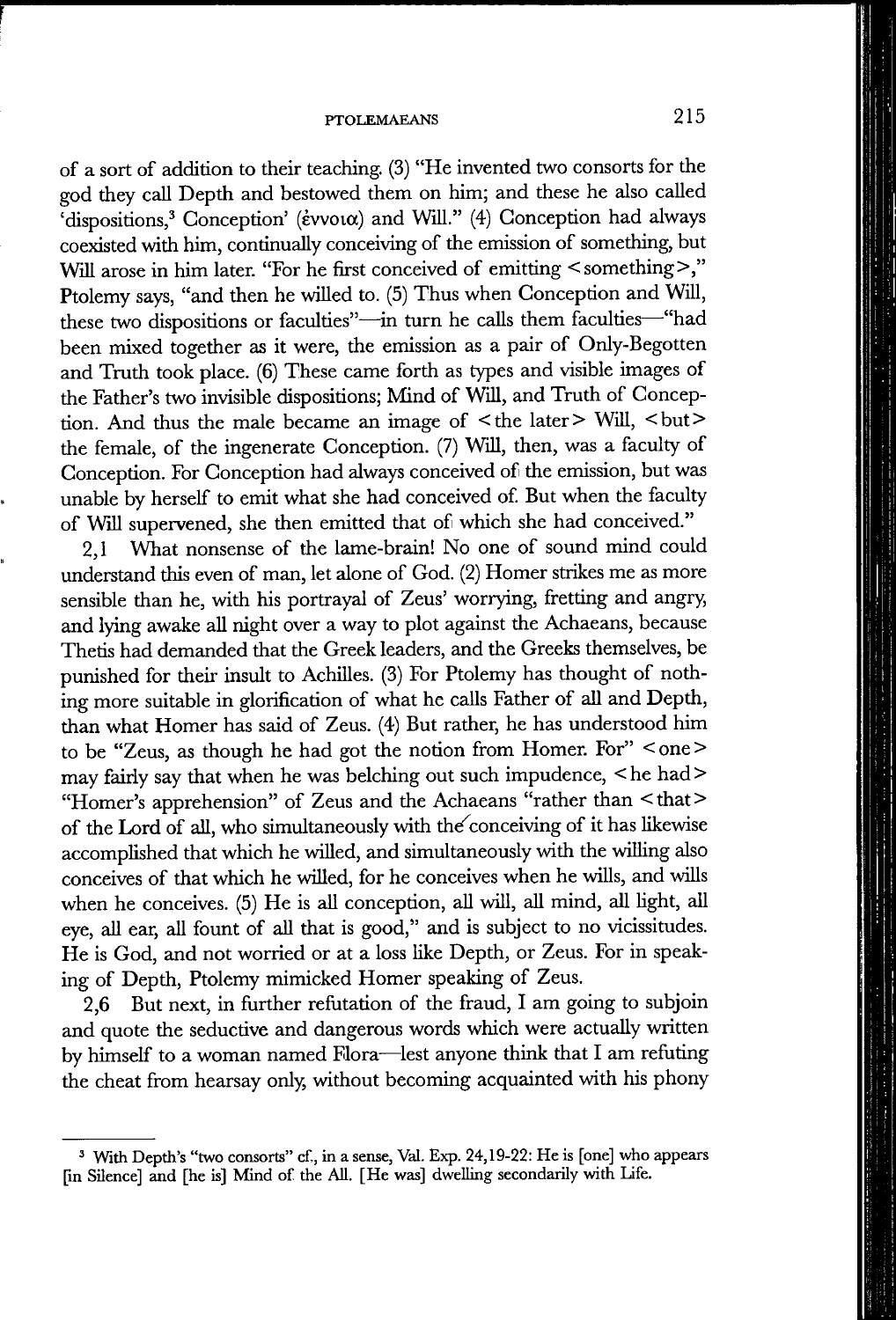teaching first. For besides the things I have mentioned, he is not ashamed to blaspheme God's Law given through Moses as well. Here are his words:

#### *Ptolemy's Letter to Flora*

3,1 After noting the discrepant opinions about it, my good sister Flora, I think you too will see at once that not many before us have understood the Law given through Moses by accurate knowledge either of the Lawgiver himself or of his commandments. (2) For some say it was given by our God and Father but others, taking the direction opposite to theirs, insist that it was given by our adversary the devil, the author of corruption—as, indeed, they ascribe the creation of the world to him, calling him the father and maker of this universe.

 $3,3$  <But> these parties <have certainly > stuttered in singing their rival songs and, each in their own way, have completely missed the truth of the matter. (4) It is evident, since logical, that the Law has not been made by the perfect God and Father, since it is imperfect and in need of fulfillment by another person, and contains ordinances inappropriate to the nature and intention of such a God. (5) Nor, again, < is it appropriate > to attribute to the iniquity of the adversary a Law which abolishes iniquity  $\sim$  this must be the opinion of fools >, and persons who cannot draw inferences—in accordance with our Savior's words, "A house or city divided against itself cannot stand.<sup>'4</sup>

3.6 And further, depriving the liars beforehand of their unfounded wisdom, the apostle says that the creation of the world is < the Savior's >, that all things were made by him and without him nothing is made,<sup>5</sup> and that creation is the work of a righteous God who hates iniquity, not of a god of corruption. < This latter > is the view of thoughtless persons who take no account of the Creator's providence and are blinded, not only in the eye of the soul, but in the eye of the body as well.

3.7 From the foregoing it will be plain to you that they have completely missed the truth. Each party has got into this predicament in its own way—the one through its ignorance of the God of justice; the other through ignorance of the Father of all, whom none but the only One who knows him has come and made known. (8) But as I have been vouchsafed < knowledge > of both, it is left to me to declare to you and accurately describe both the nature of the Law itself and the person by whom it was

**<sup>&#</sup>x27; Matt 12:25** 

**<sup>5</sup> Cf.John 1:1;3.**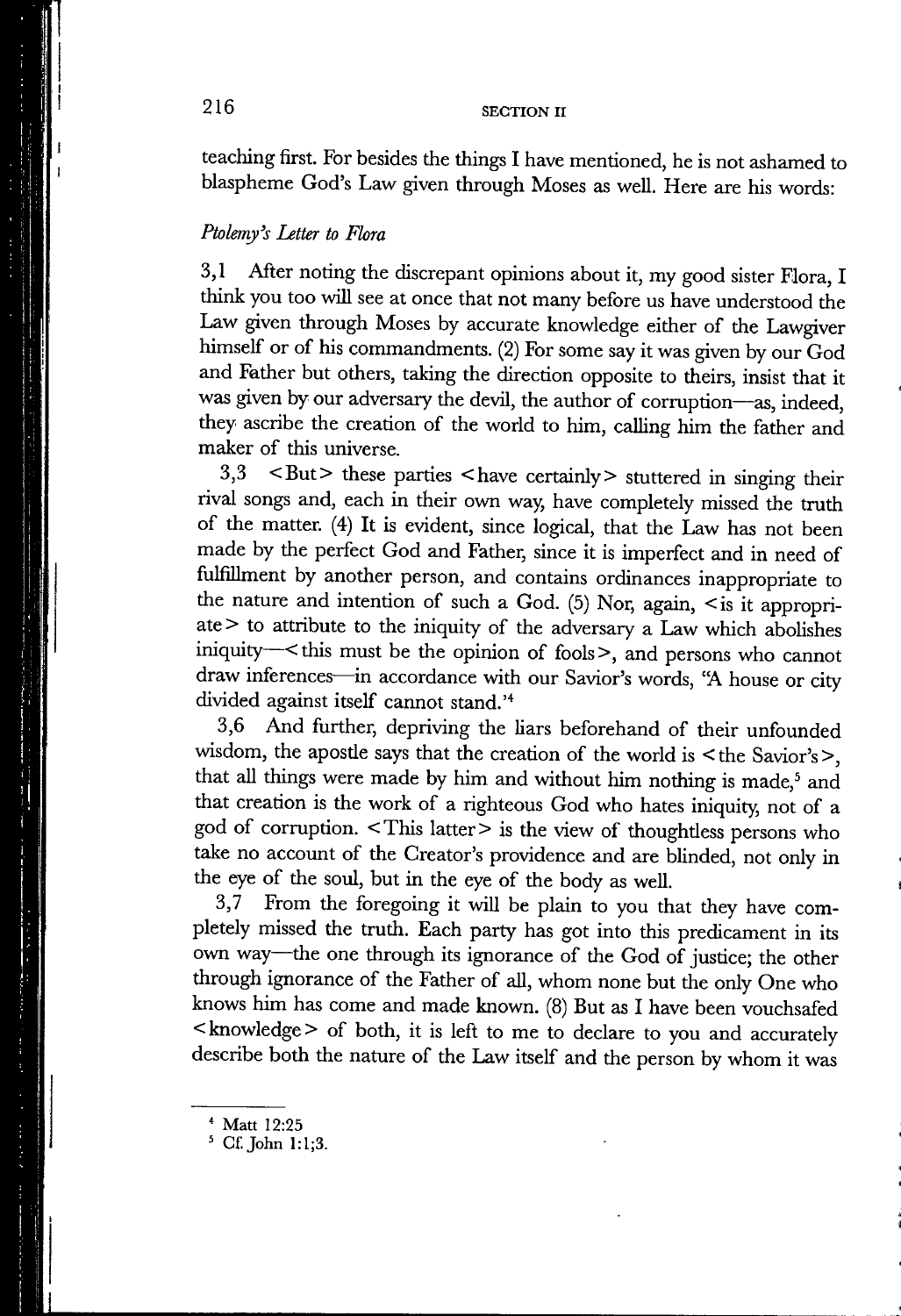given, the lawgiver. I shall provide the proofs of  $\leq$  the  $>$  things I shall say from the words of our Savior, by which alone we are surely guided to the perception of the truth.

4,1 First, it must be understood that the whole of that Law which is contained in the five books of Moses has not been made by one legislator. I mean that it has not been made by God alone, but some of its provisions have been made by men. And the words of the Savior teach us that it is triply divided. (2) It is divided into (the words of) God himself and his legislation, but  $\langle it \rangle$  is also  $\langle \text{divided} \rangle$  into (the words of) Moses—not as God legislates through him, but as Moses too made certain provisions of his own notion. And it is divided into (the words of) the elders of the people, for it is plain that  $\langle$  they $\rangle$  too have inserted certain commandments of their own.

4,3 You may now learn how the truth of this can be proved from the words of the Savior. (4) In the Savior's discussion with those who were disputing with him about the bill of divorce—the bill which had been sanctioned by the Law—the Savior told them, "Moses for the hardness of your hearts permitted a man to divorce his wife. For from the beginning it was not so. For God," he said, "hath joined this pair together, and what the Lord hath joined," he said, "let not man put asunder."<sup>6</sup> (5) Here he proves that < the > Law of God, which forbids the separation of a wife from her husband, is one law; but the law of Moses, which permits this couple's separation because of the hardness of their hearts, is another.

4,6 Indeed, in this case Moses is giving a law contrary to God's, for separating is contrary to not < separating >. If, however, we examine Moses' purpose in making this law, we shall find that he made it not of his own choice but of necessity, owing to the frailty of those for whom the laws were made. (7) They could not honor God's intention if forbidden to divorce their wives with whom some were living unwillingly, and so risking being turned further to wickedness and consequent destruction. (8) On his own initiative then, to end this discontent by which they were risking destruction as well, Moses gave them a second law, the law of the bill of divorce, as though exchanging, in a pinch, a lesser evil for a greater. (9) Thus if they could not keep the former law, they would at least keep this, and not be turned to iniquities and evils from which their utter destruction would result. (10) This is Moses' intent in the instances in which he makes laws contrary to God's. Still it is undeniable that Moses' law is here shown to

**<sup>®</sup> Matt 19:8;6**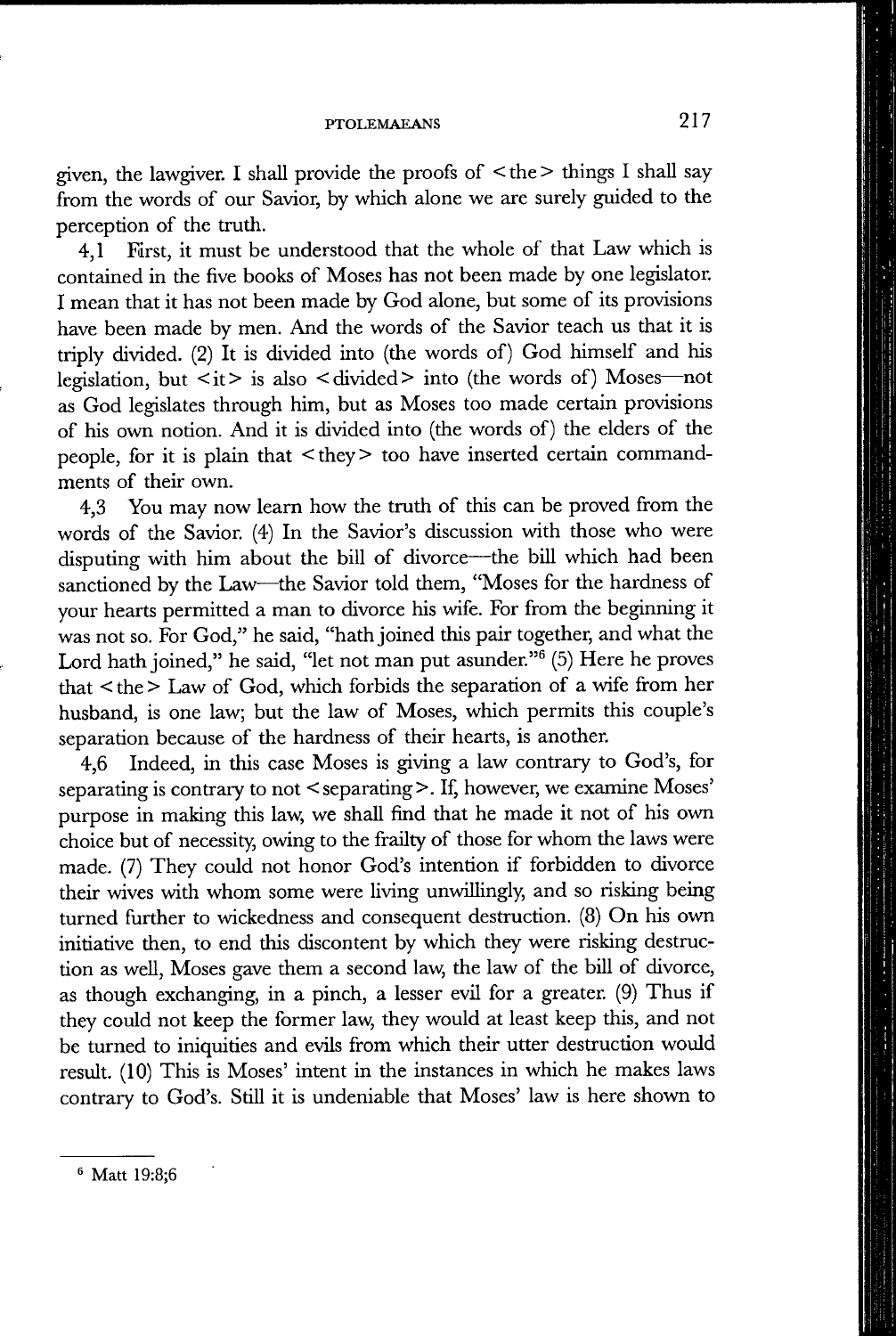be other than God's, even if for the present we have proved it from (only) one example.

4,11 That certain traditions of the elders have been intermingled with the Law the Savior also makes plain. "For God said, Honor thy father and thy mother that it may be well with thee," he says. (12) "But ye," he says, speaking to the elders, "have said. That wherewith thou mightest be profited by me is a gift to God; and ye have nullified the Law of God by the tradition of you elders. (13) And Isaiah cried this out when he said, 'This people honoreth me with their lips, but their heart is far from me. But in vain they do worship me, teaching for doctrines the commandments of men.'"<sup>7</sup> (14) From these passages, then, it is plainly shown that that Law as a whole is divided into three. For in it we have found Moses' own legislation, the legislation of the elders, and the legislation of God himself. And this division of that Law as a whole which I have made here has made clear what in it is true.

5,1 But the one portion, the Law of God himself, is again divided into some three parts. It is divided into the pure legislation with no admixture of evil, which is properly termed the "law" which the Savior came not to destroy but to fulfiU. (For that which he fulfilled was not foreign to him < but was in need of fulfillment >, for it was incomplete.) It is also divided into law mixed with inferior matter and injustice, which the Savior abolished as incongruous with his nature. (2) And it is divided also into the typical and allegorical legislation in the image of things that are spiritual and excellent. This the Savior transformed from the perceptible and phenomenal into the spiritual and invisible.

5.3 And the Law of God, the pure Law unmixed with inferior matter, is the Decalogue itself—those ten commandments engraved on the two tablets to prohibit what must be eschewed and enjoin what must be done. These were in need of fulfillment by the Savior, for though they contained the legislation in its pure form they were incomplete.

5.4 The law intemingled with injustice is the law which regards retribution and the requital of those who committed the prior injustice, and enjoins the knocking out of an eye for an eye and a tooth for a tooth, and the retribution of a murder with a murder.® For the second offender does no less of an injustice and commits the same act, changing it merely in its order. (5) In any case this commandment was and is just, though owing to

**<sup>&#</sup>x27; Isa 29:13; Matt 15:4-9** 

**<sup>=</sup> Cf. Lev 24:20.**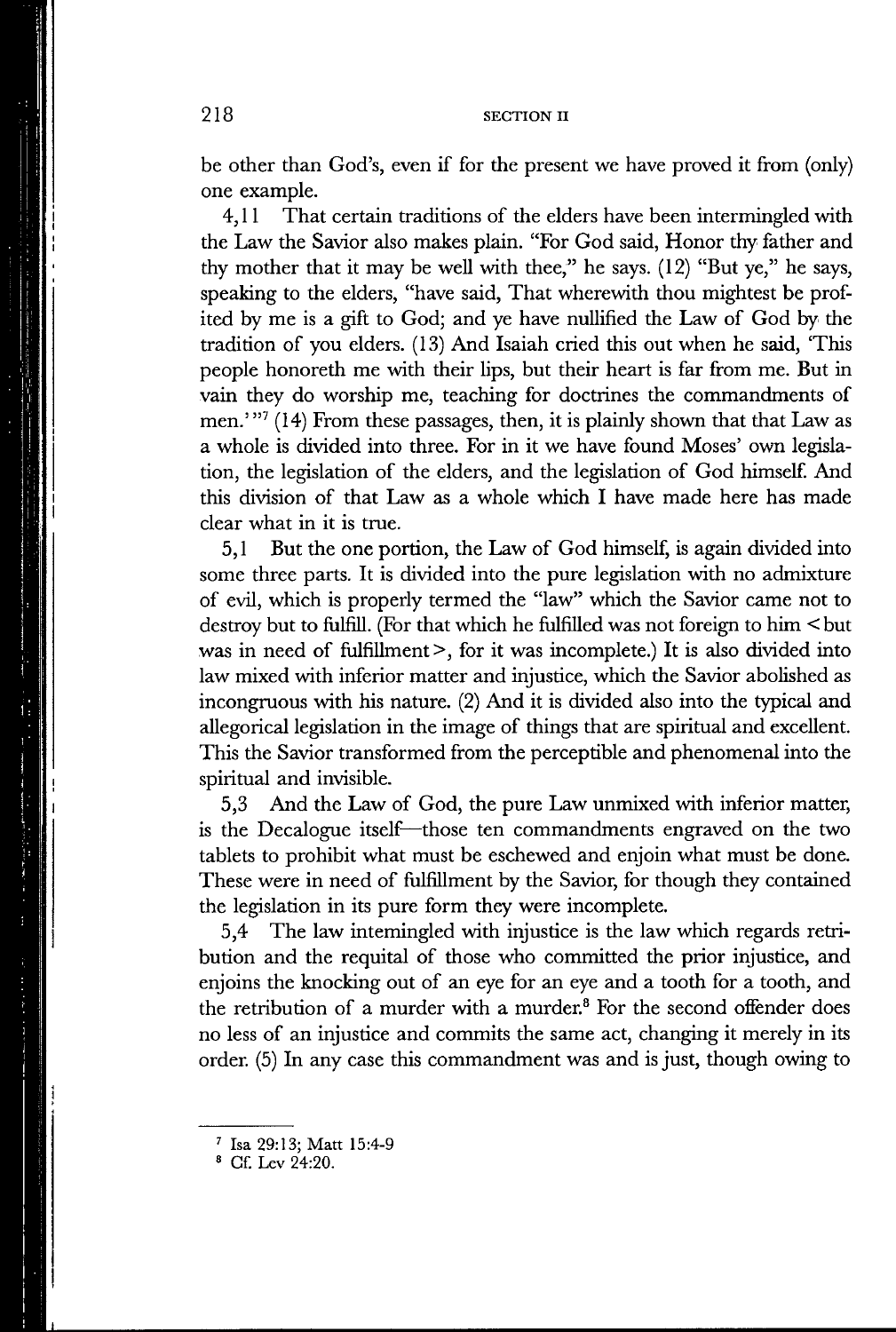#### **PTOLEMAEANS** 219

the frailty of its recipients it was given in violation of the pure law. But it is not in accord with the nature and goodness of the Father of all. (6) It is perhaps appropriate, but is rather a matter of necessity. For in requiring the murderer to be murdered in retaliation, making a second law, and presiding over two murders after forbidding the one, he who opposed even the one murder by saying, "Thou shalt not kill"® was an unwitting victim of necessity (7) Thus the Son who came from him has abolished this portion of the Law, while acknowledging that it too was a law of God—< just as > he has shown agreement with the old school, both in other matters and in his words, "It is God who said. He that curseth father or mother, let him die the death."<sup>10</sup>

5,8 But this is the typical portion of the Law, the part that has been made the image of things which are spiritual and excellent, I mean the laws of sacrifices, circumcision, the Sabbath, fasting, the Passover, the feast of unleavened bread and the like. (9) For all these, being images and allegories, were transformed when the truth appeared. Outwardly and in bodily observance they were abrogated but spiritually they were adopted, with the names remaining the same but the things altered. (10) For the Savior has commanded us to offer sacrifices, not of dumb animals or their odors but by means of spiritual hymns, praises, and thanksgiving, and of charity and acts of kindness to our neighbors. (11) He also desires that we have a circumcision, not of the bodily foreskin but of the spiritual heart—  $(12)$  <and > that we keep the Sabbath, for it is his will that we desist from evil works. (13) And that we fast—^but it is his wiU that we keep not the bodily fast but the spiritual, which includes abstinence from aU evil.

We do observe outward fasting however, since this can be of some use to the soul as well when done with reason—not in mimicry of someone or by custom, or for the sake of a day, as though a day were set aside  $\langle$  for  $>$  it. (14) At the same time it serves as a reminder of the true fast, so that those who are as yet unable to keep that may have a reminder of it through the outward fasting.

5,15 That both the Passover and Feast of Unleavened Bread were likewise images, Paul the aposde makes plain by saying, "As our Passover, Christ has been sacrificed," and, "that ye may be unleavened, not partaking of leaven"—by "leaven" here he means evil—"but that ye may be a new lump.<sup>11</sup>

**<sup>^</sup> Exod 20:15** 

**Matt 15:4** 

**<sup>&</sup>quot; 1 Cor 5:7**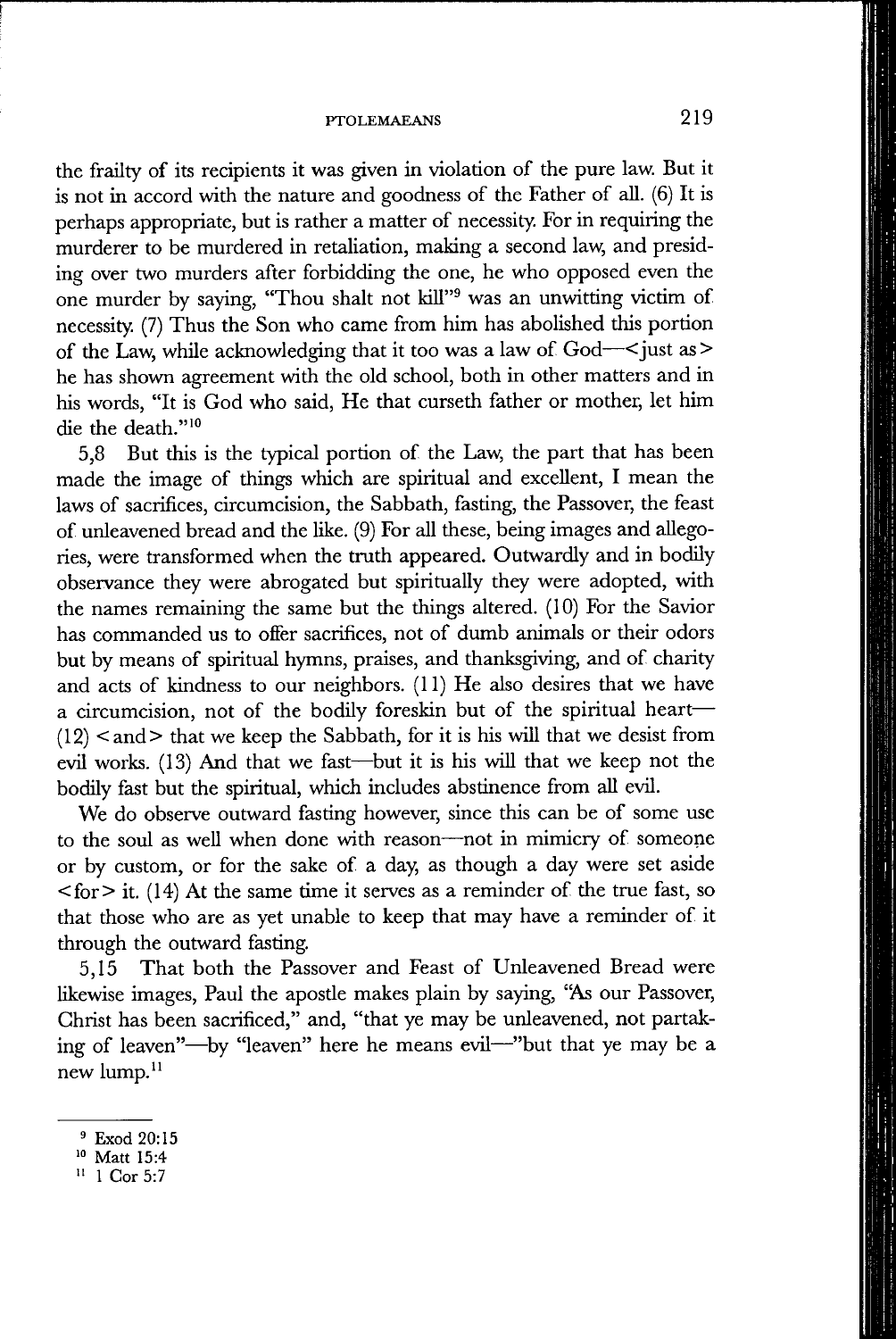6,1 Thus even the Law which is acknowledged to be God's is divided into three—into the part which is fulfilled by the Savior (for "Thou shalt not kill," "Thou shalt not commit adultery," and "Thou shalt not bear false witness" are included in his prohibition of anger, lust and oaths). (2) And also into the part that is annulled altogether, for "An eye for an eye and a tooth for a tooth," $12$  which is intermingled with injustice and itself contains an act of injustice, was annulled by the Savior through its opposites. (3) But opposites have the property of canceling each other: "For I say unto you that ye resist not evil by any means, but if a man smite thee, turn to him the other cheek also."<sup>13</sup> (4) There is also the division which has been transformed and altered from the physical to the spiritual—this allegorical legislation in the image of the things that are excellent. (5) For since the images and allegories were indicative of other things, they were rightly performed as long as the truth was not here. But once the truth is here we must do what is proper to the truth, not to the image.

6,6 The Savior's disciples have given proof of these divisions, and so has the apostle Paul. For our sakes he gave proof of the part which consists of images with (his remarks about) the Passover and Feast of Unleavened Bread, as we have said already. And of the part which consists of the law which is mixed with injustice by saying, "The law of commandments contained in ordinances is abolished."<sup>14</sup> And of the part which consists of the law with no admixture of inferior matter by saying, "The Law is holy, and the commandment holy and just and good."<sup>15</sup>

7,1 I think you have been given sufficient proof, so far as this can be done concisely, of the human legislation which has invaded the Law, and of God's Law itself with its triple division. (2) It remains for me to say who this God is who has made the Law. But I feel that this too has been shown you in my earlier remarks, if you have listened attentively. (3) If, as we have explained, the Law was not given by the perfect God himself, and certainly not by the devil—it is not proper even to say this—then this lawgiver is someone other than these. (4) But this is the demiurge and maker of this entire world and everything in it. As he difiers from the essences of the other two < and > stands in between them, he may properly be tided "The Intermediate." (5) And if, by his own nature, the perfect God is good—as indeed he is, for our Savior has declared that his Father, whom he made

- **Cf. Eph. 2:15.**
- **Rom 7:12**

**Matt 5:38** 

**Matt 5:39**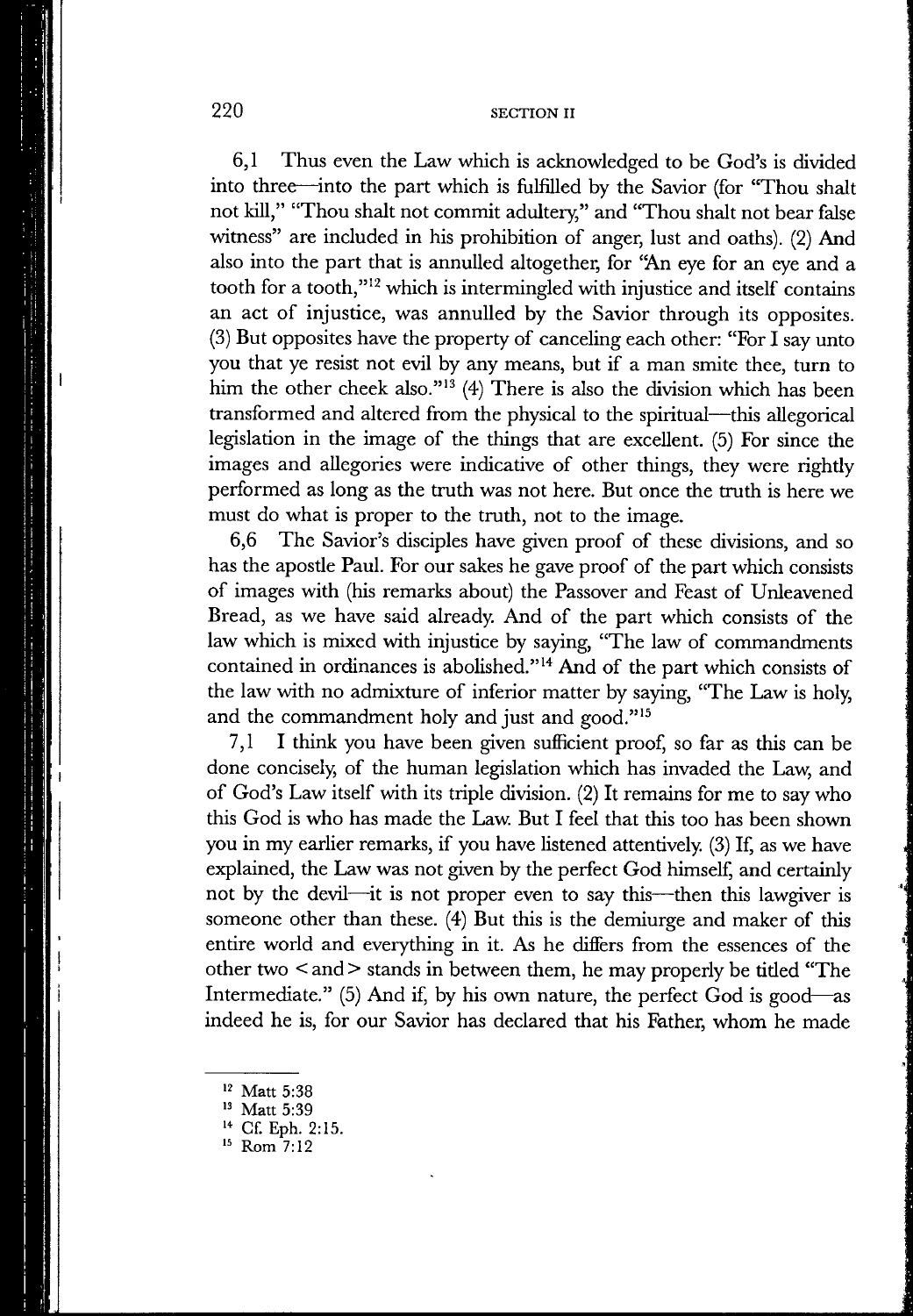manifest, is the one and only good God—'® and if a god of the adversary's nature is evil and is marked as wicked by his injustice—then a God who stands between them, and is neither good<sup>17</sup> nor, certainly, evil or unjust, may properly be called "just,"'® being the arbiter of his sort of justice.

7,6 As he is generate, not ingenerate, this God will naturally be weaker than the perfect God and inferior to his righteousness (there is one Ingenerate, the Father, of whom are all things since all things, each in its own way, have been framed by him. But he will be greater and possessed of more authority than the adversary, and will be of an essence and nature different from the essence of either of these. (7) For the essence of the adversary is corruption and darkness, since he is material and composite. The essence of the unbegotten Father of all is incorruption and self-existent light, simple and uniform. And the essence of this God has shown a sort of dual capacity, but in himself he is the image of the better.

7,8 Do not let this disturb you for now, even though you desire to learn how these natures, that of corruption and that  $\leq$  of  $>$  the intermediate, natures which differ in kind, arose from one first principle of all, one which is  $\leq$  simple  $>$  and is confessed and believed by us, the unbegotten, imperishable and good—though it is the nature of the good to beget and bring forth its like and its own kind. (9) God willing, you shall learn both their origin and their generation next, since you are adjudged worthy of the apostolic tradition which I have received in my turn, together with the assessment of all its statements by the standard of our Savior's teaching.

7,10 I have not begrudged'® you these things which have been said in a few words, my sister Flora, and have set forth the brief statement of them, at the same time making the matter sufficiently plain. They will be of the utmost value to you in what follows as well, if, like good soil, hospitable to fertile seeds, you bear the fruit which is their product.

## *This concludes the letter to Flora*

8,1 Who can put up with these words and the idiocy of this charlatan and his supporters—I mean Ptolemy and his circle, who concoct fabrications at such length and baste them together? (2) None of the ancient tragic poets, nor the imitative ones after them—I mean Philistion, and Diogenes who

<sup>&</sup>lt;sup>16</sup> Cf. Matt. 19:17;

<sup>&</sup>lt;sup>17</sup> This is said of the ύλικὸς θεός, the καλὸς κόσμος at Corp. Herm. 10.10.

**Gf God. Tch. James 18,16-20: But watch out, because the just God is angry, for you have been a servant to him, and that is why you received the name, "James the Just."** 

<sup>&</sup>lt;sup>19</sup> Adopting Petavius' conjecture, έφθόνησα, for text ήτόνησα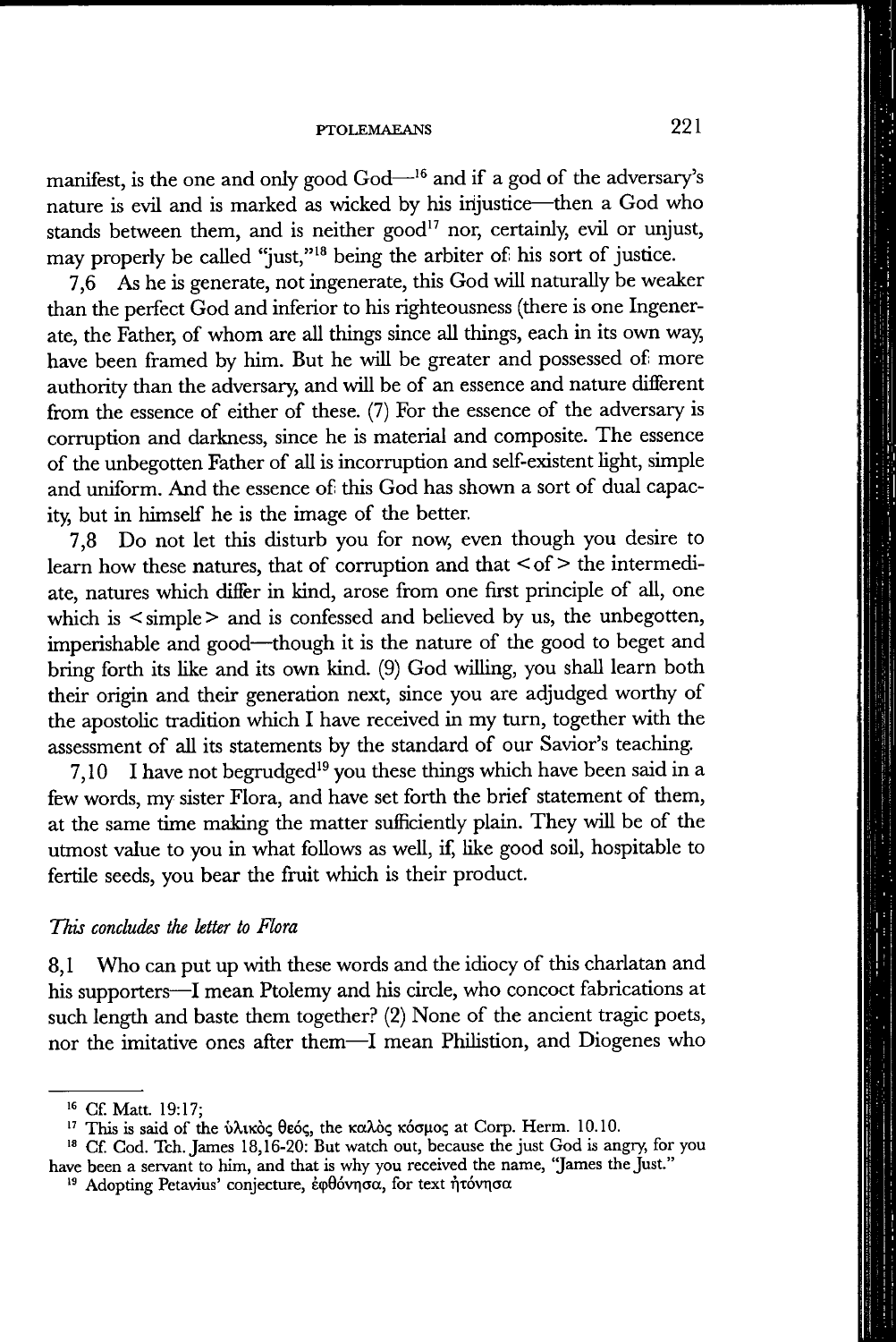composed incredible yarns, or all the others who wrote the myths down and recited them, (3) could make up as much falsehood as these people have manufactured horrors for themselves in their impudent attack on their own life, and have smothered their converts' minds with foolish questions and endless genealogies. (4) In fact they themselves did not understand what was under their noses, and yet they professed to survey the heavens with measurements of some sort, and adopted the profession of midwives as though for some heavenly mothers—for non-existent mothers as though they existed. (5) When one hears this from them—^if he is a complete fool—^he will think that he has learned something sublime from them and easily be swept off his feet by the lie. (Scripture says, "Every bird flocketh with its kind, and a man will cleave to his like.")<sup>20</sup> (6) But if a person of understanding and sound reason should happen on them he will laugh at so much silliness, and from the very subject of the things they say will know the refutation of them. For they are convicted in every way of arming their useless labor's lies against themselves.

8,7 Where did you learn Depth's dimensions, you gentleman and lady Ptolemaeans? And the pregnant mothers' deliveries, and the reasons they got pregnant? (8) You profess to give us the knowledge, as though you had been there and seen the origins of the heavenly beings, as though you were in existence before your so-called Depth himself (9) But no prophet has ever said this, not Moses himself, not the prophets before him, not the prophets after him, not the evangelists, not the apostles—unless you mean the works of heathen mythology by Orpheus, Hesiod, Hicesius and Stesichorus, in whose writings the generations of men have been turned into names of gods, and human doings made into dramatic poetry. (10) For they too held beliefs of this kind  $\leq$  and  $\geq$ , by making gods of Zeus, Rhea, Hera, Athena, Apollo and Aphrodite and honoring the children of their wickedness, they pushed the world into a delusion of polytheism and idolatry.

8,11 But I won't have much further need for the refutation and rebuttal of you and your kind, Ptolemy, since your forebears have already received the refutation in sufficient measure. Since I have achieved your disgrace through the things I have said, I am going over imposture of the others—calling on God as the aid of my meager ability so that, in every people, I may discover the doctrine they have wickedly invented and make a spectacle of it. And I ask God's grace for my zealous undertaking.

**Sir 13:16**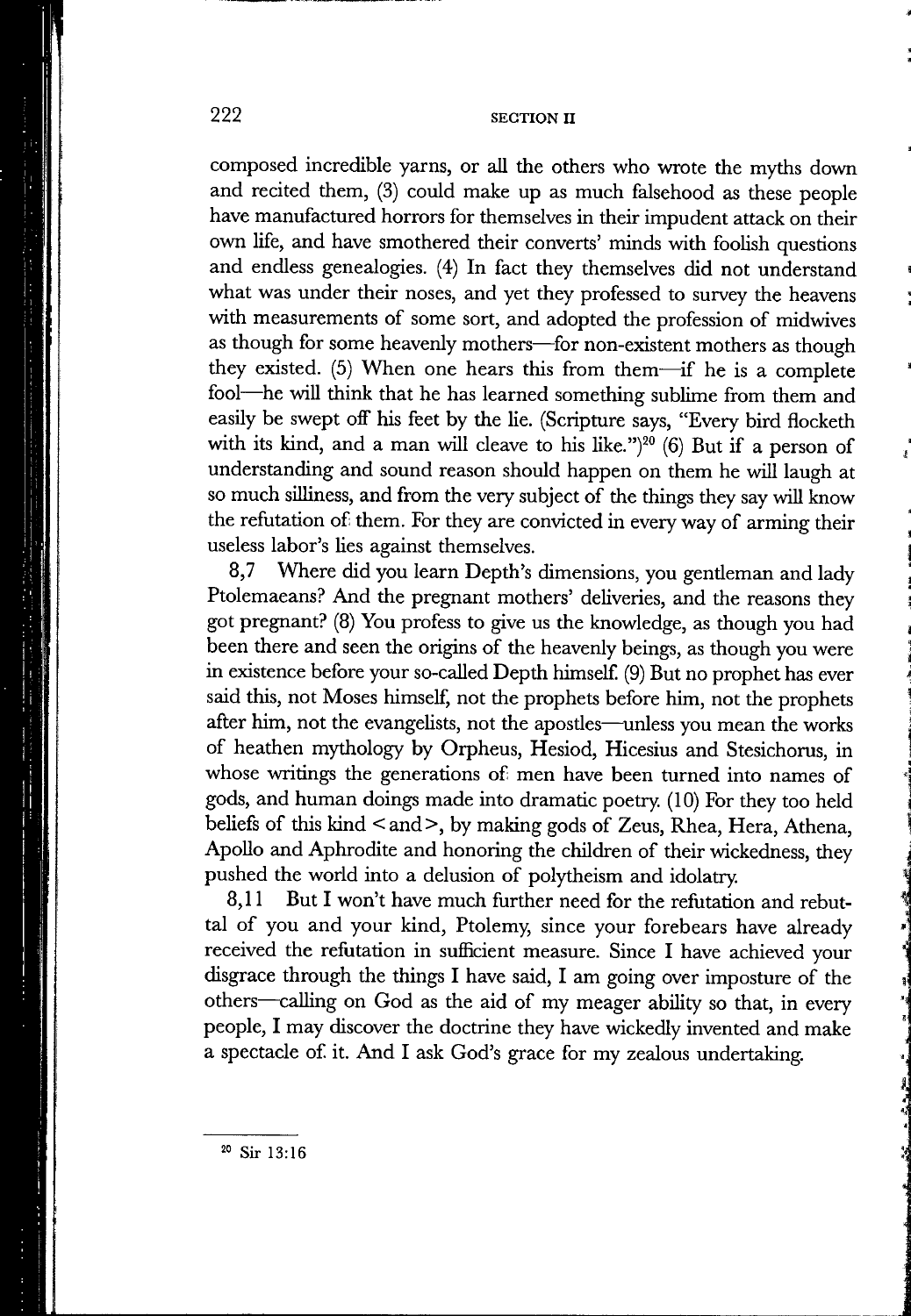#### **PTOLEMAEANS** 223

9.1 However, Ptolemy, not to leave unchallenged the three little literary efforts, the ones you boasted of sending to your girlfriend Flora—(the teachings of serpents always "deceive silly women laden with sins,"<sup>21</sup> as the apostle said).—I have quoted the words themselves here at the right time, and will next give their corresponding refutation—an essential one, or the the root of your tare-like crop might be left.

9.2 You claim that the Law has three divisions. Mister, and that one owes something to God, but one comes from Moses and one from the elders. (3) You can't show  $\leq$  the part  $\geq$  you think was written by the elders; this much is plain. The traditions of the elders are nowhere to be found in the Law. From your ignorance both of the books and of the truth you are imagining these by misrepresenting < and altering > the consequences of every kind of accurate knowledge. (4) The traditions of the elders are called "repetitions"<sup>22</sup> by the Jews, and there are four of them. One is circulated in the name of Moses, a second in that of the person named Rabbi Aqiba, a third of Adda or Judah, and a fourth of the sons of Hasmonaeus. (5) Where, you trouble-maker with your erratic judgment, can you show that the words mentioned by the Savior—-"He who shall say to his father Korban, that is, a gift, he shall profit nothing from him<sup>323</sup>—were said in the five books of the Pentateuch and God's legislation? (6) You can't show it. Your argument has failed then, since the saying is nowhere to be found in the Pentateuch, and you have deceived your dupe Flora for nothing.

9,7 And neither were the laws given by Moses given independently of God. They came from God through Moses, as is shown by the Savior's own verification (of the fact). The very texts you have brought forward, you have assembled against yourself. (8) In the Gospel the Lord says, "Moses wrote for the hardness of your hearts."<sup>24</sup> But what Moses wrote, he did not write independently of God's will; his legislation was inspired by the Holy Spirit.

9,9 For the Lord in the Gospel said, "That which God hath joined together, let not man put asunder." And to let us know how God joined them, he explained it fully  $\langle$  by affixing  $>$  the saying, "For this cause shall a man leave his father and his mother and shall cleave to his wife, and they twain shall be one flesh." (10) He then adds, "That which *God* hath joined

<sup>2</sup>' 2 Tim 3:6

<sup>&</sup>lt;sup>22</sup> δευτερώσεις, in Hebrew, mishnahs

<sup>&</sup>lt;sup>23</sup> Matt 19:6

<sup>2\*</sup> Matt 19:8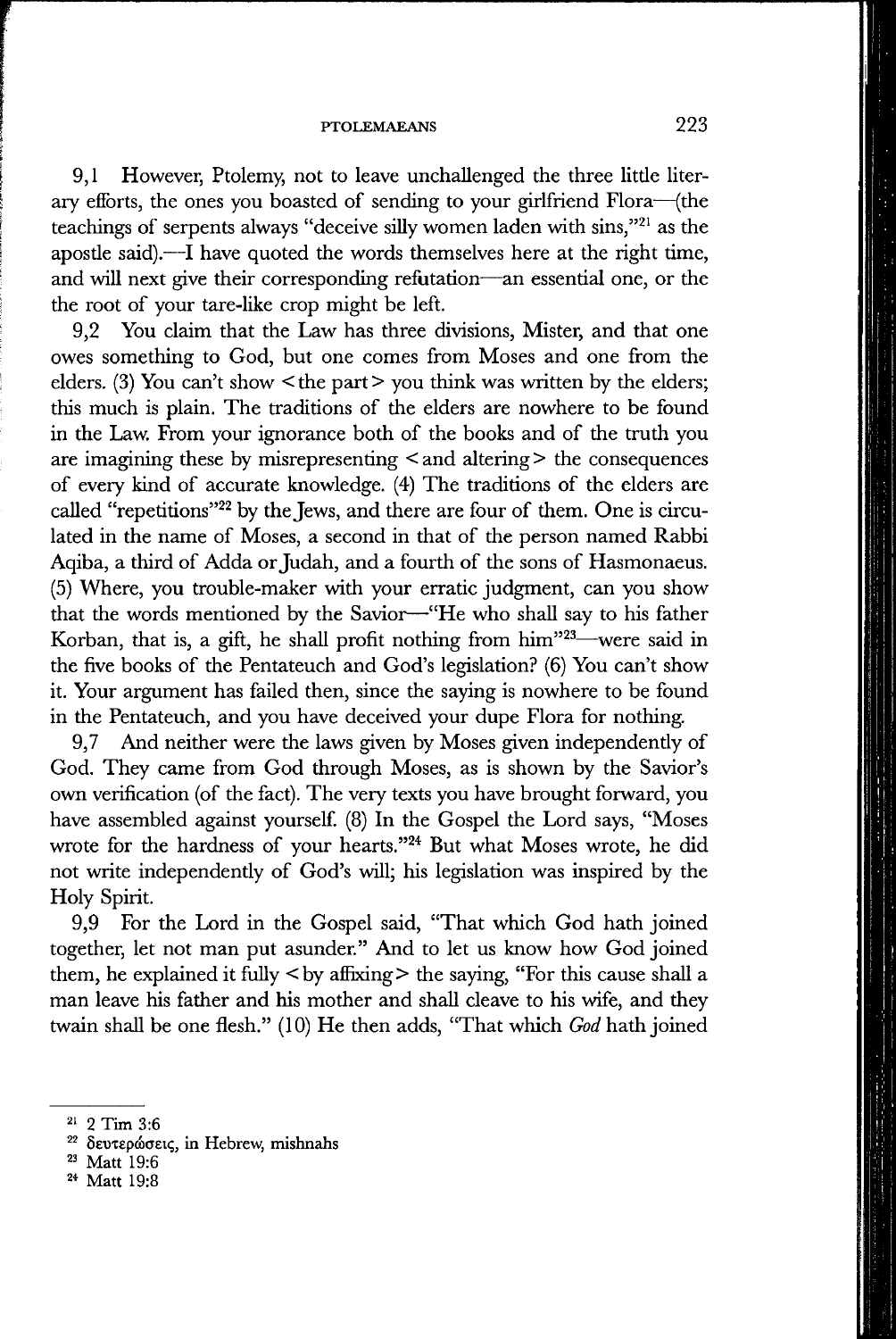together, let not man put asunder<sup>25</sup>—although the Lord said nothing like this at the time when he formed Adam and Eve, but only, "Let us make him an helpmeet like himself. $^{26}$ " (11) Those words were said by Adam when he awoke and said, "This is now bone of my bone and flesh of my flesh. She shall be called wife, for she was taken out of her husband."<sup>27</sup>-And then *he* says, "Therefore shall a man leave his father and his mother, and shall cleave unto his wife, and they twain shall be one flesh."28

9,12 Now since God did not say this but Adam did, and yet the Lord in the Gospel testifies that the words spoken through Adam were God's, by his statement itself he proved that in the one case<sup>29</sup> Adam spoke but uttered the words by God's will, while in this one^" Moses made a law because God had commanded the legislation. (13) And that the making of laws is God's business; this is plain. But God makes laws everywhere, some temporary, some typical, and some to reveal the good things to come, whose fulfillment our Lord Jesus Christ, when he had come, made known in the Gospel.

10,1 But I shall take up your other distinction of gods—again, a triple distinction—and show that this too is slander on your part and simply the work of a charlatan. (2) What sort of third God do we have here—made up of two likenesses although he is neither of the two, having no wickedness or injustice, as you said, and no goodness or luminous essence either, but right in between, "just?" (3) As you are in fact strange to all justice you naturally do not know what justice is, and so you think it is something other than goodness. You'll get good and refuted you tamperer, you stranger to the truth! Justice comes from nowhere but from goodness, and no one can become good other than by being just.

10,4 And so, to praise the legislation and its just men, the Lord said, "Ye garnish the tombs of the prophets, and build the sepulchres of the just, and your fathers killed them."<sup>31</sup> But where have prophets and just men come from, if not from the Father's goodness? (5) And, to prove that the just man belongs in the category of goodness, he said, "Be ye like unto your Father which is in heaven, for he maketh his sun to rise on good and evil, and sendeth rain on just and unjust," $32$  to make it plain that just is good and good is just, and that evil is unjust, and unjust, evil.

**<sup>25</sup> Matt 19:6** 

**Gen 2:18** 

**<sup>&</sup>quot; Gen 2:23** 

**Gen 2:24** 

<sup>&</sup>lt;sup>29</sup> Gen 2:24

<sup>&</sup>lt;sup>30</sup> Cf. Deut 24:1.

**Matt 23:29; Luke 11:47** 

**Matt 5:45**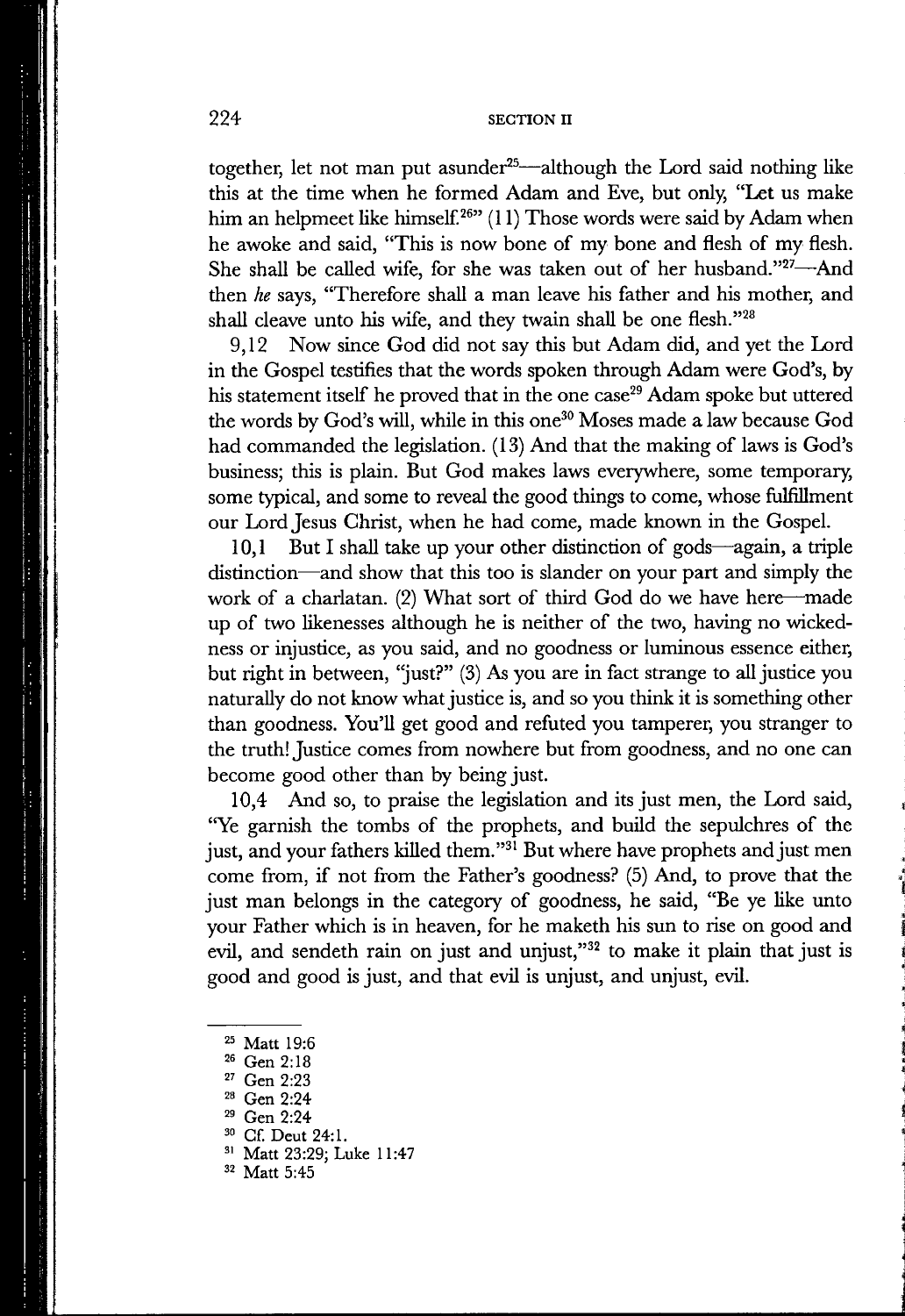### **PTOLEMAEANS** 225

10,6 Nor can you prove the Law's intermixture (with evil) of which you spoke. You have been caught making a false accusation against the Law by your ascription of some intermixture to it because the Law has said, "eye for eye and tooth for tooth," $33$  and because the Law murders the murderer. (7) But it will be shown, from our Lord Jesus Christ's own treatment of the matter, that there was no intermixture, but that the legislation was the same and had the same effect as the commandment given by the Savior, "If a man smite thee on the right cheek, turn to him the other also."<sup>34</sup> (8) For the Law < too > ensured this long ago by saying "an eye for an eye," or in other words, "Turn your other cheek to him." To avoid what would happen to him if he struck a blow, a man would present his cheek to the one who was striking him—knowing that if he put an eye out, he would sufier the same because of the Law.

11,1 A father who wishes to discipline his children progresses with the discipline by suiting it to each age. He surely does not discipline a little baby like a boy, a boy like a youth, or a youth like a grown man. (2) An infant is disciplined with a finger, an older child with the slap of a hand, a boy with a strap, and a youth with a cane. But by law a man is punished with the sword for the more serious offenses. Thus the Lord too, in consequence, made the laws that were suitable for each generation. (3) He chastened the earlier one with fear, as though he were speaking with little children who did not know the power of the Holy Spirit, but he considered full grown adults worthy of full mysteries. (4) For in the Gospel as well, in many places, he < tells > the disciples something like, "Ye know not what I do, but ye shall know hereafter<sup>35</sup>—that is, "when you grow up." And again, "They knew not until he was risen from the dead."<sup>36</sup> (5) And Paul says, "Ye were not able, neither yet are ye able," $37$  to show that commandments become more advanced as time goes on—the same ones, but changed to another form, formulated in one way for the young; in another for the more mature.

11,6 For when the Law enjoined "an eye for an eye,"38 it did not tell them, "Put one eye out after another," but, "If someone puts an eye out, the eye of the one who put it out will be put out." And to spare his own body, everyone would present his cheek to be struck, and not strike himself (7) And what is now stated clearly in the Gospel was observed from that

**John 2:22** 

**Lev 24:20** 

<sup>&</sup>lt;sup>33</sup> Lev 24:17;20

**Matt 5:39** 

**<sup>=•5</sup> John 13:7** 

**<sup>&</sup>quot; 1 Cor 3:2**